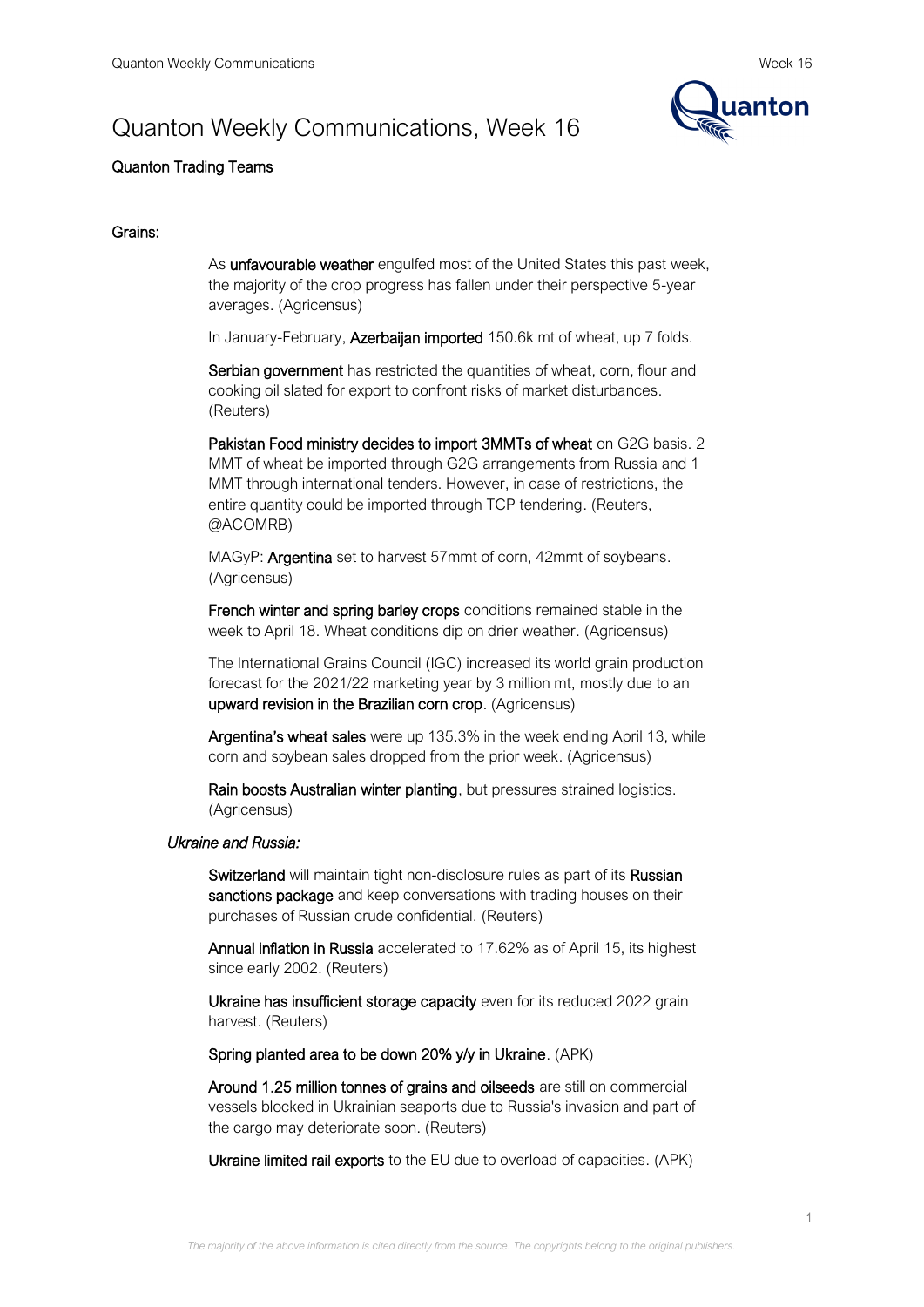The Ukraine corn prices remained under the pressure of the overload of the land export capacities. The purchasing prices for supply to the Romanian port of Constanta decreased by average 5-10 USD/mt to 295-310 USD/mt. (APK)

Russia will be able to increase exports in the new July-June season due to high carry-over stocks in the south of the country, a record crop forecast and the expiry of a state export quota. (Sovecon)

#### Oilseeds:

China's exports to North Korea surged in January-March with sales of edible oil, wheat flour and pharmaceutical compounds to its reclusive neighbour skyrocketing after a COVID-induced pause. (Reuters)

Indonesian authorities have opened a corruption case linked to the issuance of palm oil export permits. (Reuters)

Canadian weekly rapeseed exports observe significant increase of 222%. (Agricensus)

Prices of Russian sunflower oil decreasing. The offer prices of Russian crude sunflower oil totalled 1845-1880 USD/mt FOB (April-May) as of the morning of April 18. (APK)

Export prices of Ukrainian sunflower meal pressured by high supply. The bid prices of sunflower meal totalled 300-315 USD/mt DAP-border as of April 18, compared to 350-370 USD/mt at the start of the month. (APK)

Kazakhstan increasing sunflower oil export. Annually, about 60% of Kazakh sunflower oil export goes to Uzbekistan. (APK)

Indonesia will ban all exports of palm oil from 28 April. (Agricensus)

MPOB: Malaysia palm oil production set to increase by 4.9% in 2022. (Agricensus)

#### Coffee:

Lavazza saw its revenues increased 11% to EUR 2.3 billion last year, thanks to a recovery in the "out of home" channel after the slowdown caused by the COVID-19 epidemic. EBITDA reached EUR 312 million in 2021, up 23.3% on 2020. The company said it expected a difficult 2022 due to raw material price rises. (IHSmarkit)

Sumatran robusta coffee exports fell by 48.6% in March 2022. This brought total exports in the now-completed 2021/22 season down 17.7% y/y. (IHSmarkit)

Stronger demand for arabica coffee has further lifted export prices at Cameroon's main Douala port, according to figures released by the country's National Cocoa and Coffee Board. Exporters paid 2,991 CFA francs (\$4.96) a kilogram of arabica coffee at the port, up 3.6% from XAF2,888 the week prior. (IHSmarkit)

#### Cocoa:

Patrick Achi has been reappointed as prime minister of Ivory Coast after he resigned from the post last week. (Reuters)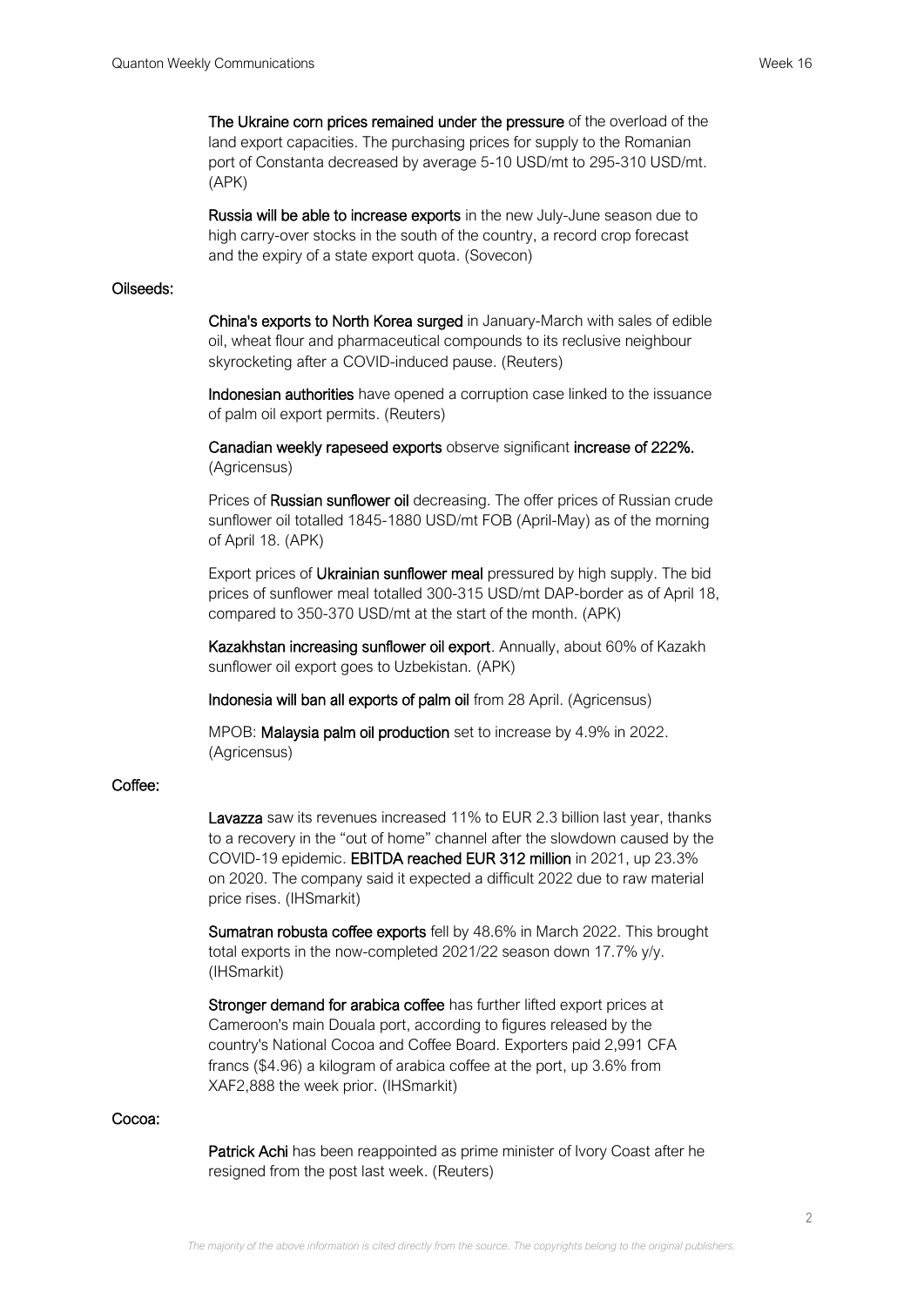European cocoa processing figures for Q1 2021 rose to their highest quarterly level in at least 17 years. Europe's fourth-quarter cocoa grind increased by 4.4% from a year earlier. Cocoa grinding in Germany also continued to increase for a fourth quarter in a row. (IHSmarkit)

Barry Callebaut's overall sales volumes rose by 8.7% y/y to reach 1,164,749 tonnes, in its first six months fiscal year 2021/22. Its chocolate business grew by a considerable 9.9%. (IHSmarkit)

#### Sugar:

India's sugar export jumps 65% YoY in 2021-22. (Business Standard)

## World:

China posted its highest quarterly pork production in more than three years during January through March, data showed on Monday, reflecting a boost in breeding following a disease-led decline. (Reuters)

China will buy another 40,000 mt of frozen pork for its central state reserves. (Agricensus)

MARA: China hog breeding expected to turn to profit in Q3 2022. (Agricensus)

Commodity broker Marex, which withdrew an initial public offering (IPO) last year, is keen to list on the market and is awaiting calmer conditions before a relaunch. (Reuters)

Ghana's economy grew 5.4% in 2021. (Reuters)

USDA invests \$800 million to combat climate change across rural America. (Successful Farming)

### Freights:

Since April 17, the EU ports have banned the entry of Russian ships. Entrance to the sea and river ports is prohibited for all ships under Russian flag or ships that changed their Russian registration after 24 Feb. (Agricensus)

Chinese economic data and **port congestion** lifts global freight rates. (Agricensus)

Grain shipments by Ukrainian railways have increased in April, but still only 55% of potential. (Agricensus)

Panamax Market: An inauspicious start for the Panamax market following the holidays, the market was slow to get started according to sources. Asia appeared poised for a further push as sentiment remained positive with some seeing better fixing activity had yet to get going thus far. A distinct lack of fixing and activity to report on but the market seemed steady according to most sources. On the surface demand ex- EC South America still appeared healthy and with a decent amount of mineral demand too, the early feelings were largely confident of a push.

Panamax Index – 3004 (down 1.26 % over last week) Panamax 4 TC – 25,703 (down 1.32 % over last week)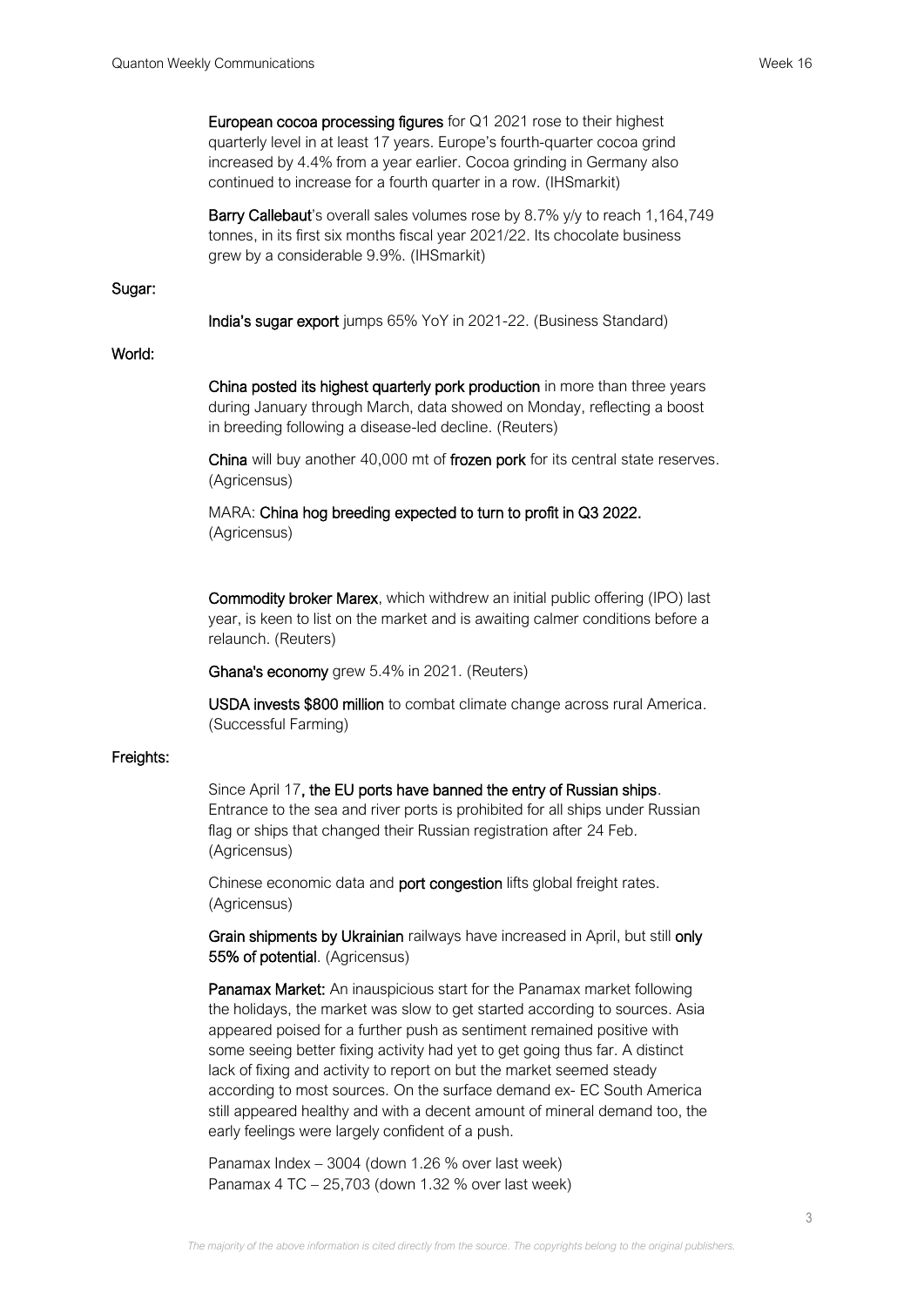Panamax 5 TC – 27,039 (down 1.25 % over last week) P2A (Continent/Far East) – 37,165 (down 0.31 % over last week) P6A (Singapore/ECSA RV) – 27,910 (down 4.39 % over last week)

Supramax Market: The Supra market in the Atlantic remains strong all main routes. USG and ECSA are most lucrative areas with strong demand for Ear East as well as across Atlantic trips. Ultramax was reported fixing USD 33,000 pd deliver Mississippi River for a trip with grains Singapore- Japan. ECSA continued with good activities during Easter holidays, though very little was reported. The Supramax rumoured to fix basis delivery Brazil at USD 50,000 pd for TCT to Mediterranean Sea with grains to Morocoo. Noth Atlantic and Mediterranean market followed similar trend with good activities, and we experienced a strong push on rates on certain routes. Trip from Continent to Mediterranean with scrap fixing in very high 20's drop on modern Supramax. The Owners who are willing and able to do Russian ports are getting up to 3 times premium, reaching USD 80,000 pd for delivering Baltic for any direction within Atlantic. Indian Ocean South Africa markets are stable with rates remaining strong for both backhaul and fronthaul trips. Supramax 58' dwt open WCI was fixed at USD 27,000 pd for trip to Bangladesh with aggregates. A few Ultras were heard to be fixed around low USD 35,000 dop WCI with redelivery Far East.

BSI 10TC – 29,453 (up 6.74 % over last week) S1B (Canakkale via Med-Bsea/China-S.Korea) – 23,542 (down 0.35 % over last week) S4B (Skaw-Passero/USG) – 18,988 (down 1.54 % over last week) BHSI 7 TC – 27,077 (up 3.70 % over last week) HS1 (Cont med-ECSA) – 19,900 (down 1.08 % over last week) HS3 (ECSA/Cont-Med) – 38,111 (up 2.55 % over last week)

# Tenders:

Japan tenders for milling wheat:

27,000 mt, Australian origin, shipment Jun-Aug

#### Taiwan bought milling wheat:

- 47,120 mt, US origin, shipment Jun-Aug

#### Last week:

Algeria's OAIC tenders for milling wheat:

- 50,000 mt

#### Egypt's GASC bought milling wheat:

- 350,000 mt, 486.34 USD/mt CFR, shipment May-June

#### Japan's MAFF tenders for milling wheat:

115,000 mt, shipment Jun-Aug

#### South Korea's NOFI bought corn:

- 207,000 mt, 378.16 USD/mt
- 69,000 mt, Cargill, shipment August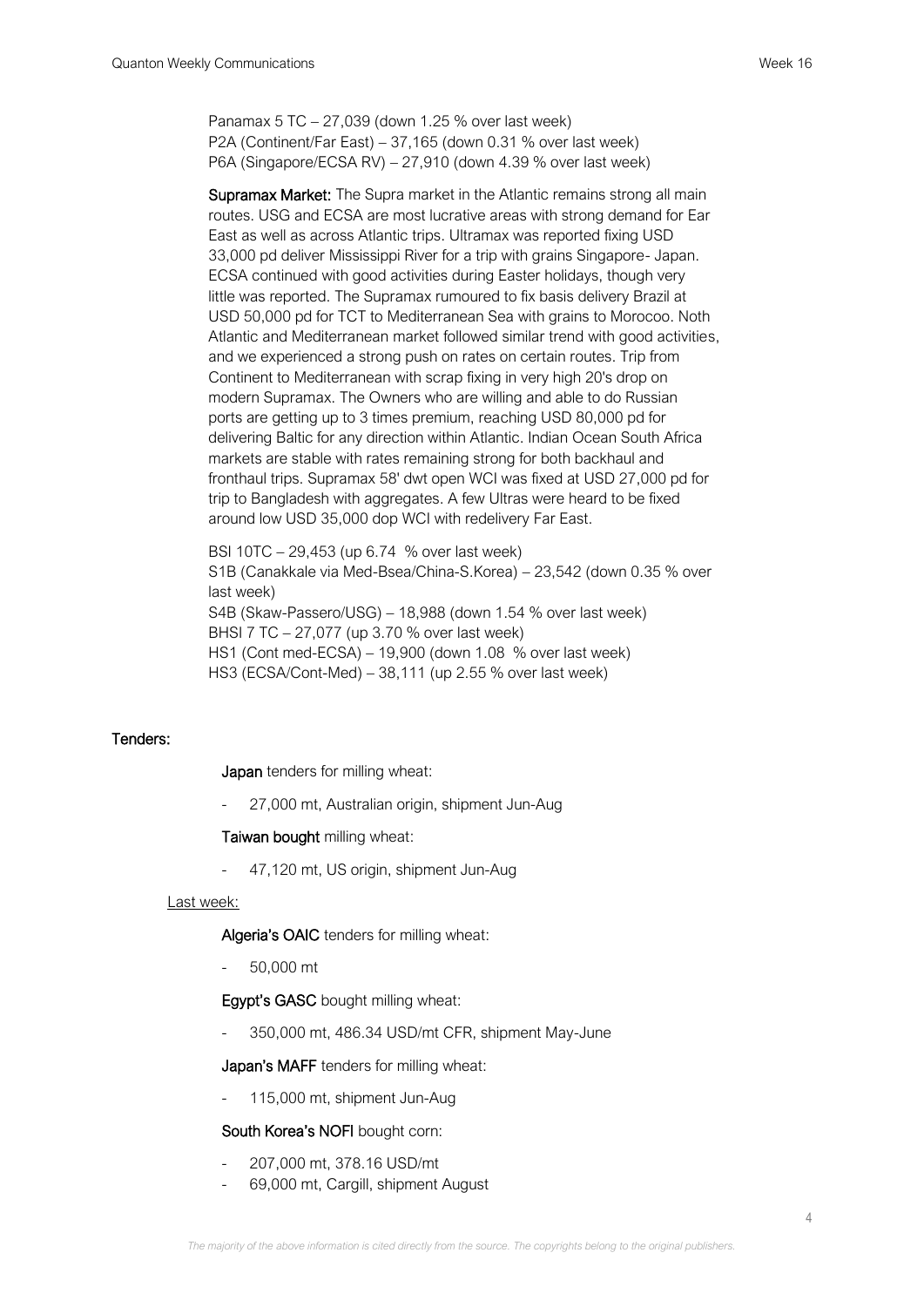South Korea's MFG, FLC and KFA bought soymeal at \$596.24/mt

- 596.24 USD/mt, shipment May-June

Algeria's OAIC bought milling wheat:

- 80,000 mt, 460 USD/mt CFR, shipment May-June

<End of document>